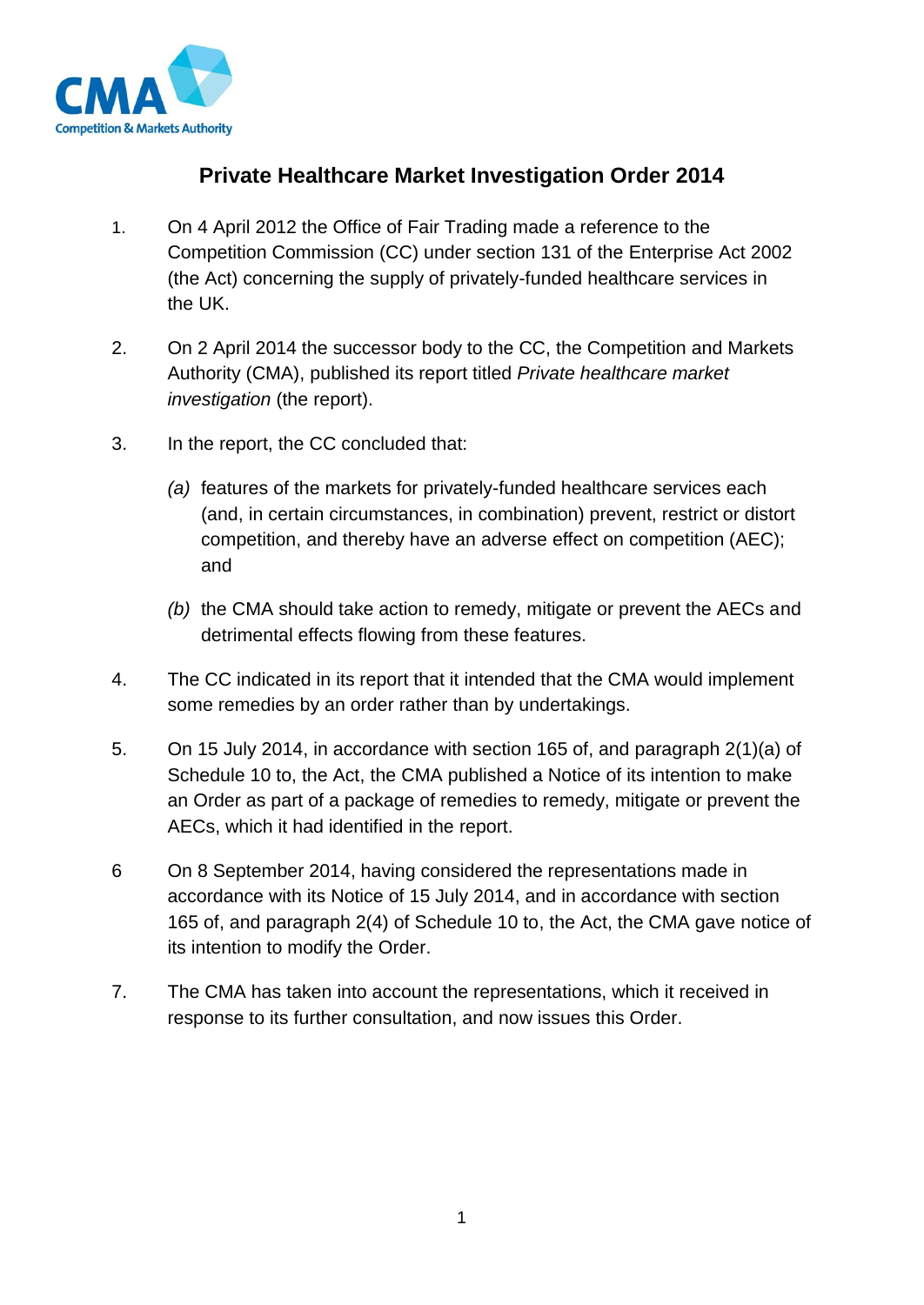# **ORDER**

The CMA makes this Order in performance of its duty under section 138, within the period permitted by section 138A of the Act, and in exercise of its powers under section 161 of, and Schedule 8 to, the Act and under sections 86 and 87 (as applied by section 164) of the Act.

# **PART 1**

# **General**

# **1. Title, commencement, application and scope**

- 1.1 This Order may be cited as the Private Healthcare Market Investigation Order 2014.
- 1.2 Parts 1 and 2 come into force on the day this Order is made.
- 1.3 Article 18 (equity participation schemes) shall come into force on the day this Order is made in respect of arrangements entered into on or after 2 April 2014 (new arrangements) and on 6 April 2015 in respect of arrangements entered into prior to 2 April 2014 (existing arrangements). The remainder of Part 3 comes into force on 6 April 2015.
- 1.4 Article 22 (information on consultants' fees) shall come into force at such time as the CMA will determine. The remainder of Part 4 comes into force on 6 April 2015.
- 1.5 This Order applies to any person providing, or entering into arrangements with persons providing, privately-funded healthcare services in England, Wales, Northern Ireland or Scotland.

# **2. Interpretation**

2.1 In this Order –

'**Act**' means the Enterprise Act 2002;

'**AEC**' means adverse effect on competition for the purposes of section 134(2) of the Act;

'**CMA**' means the Competition and Markets Authority;

'**commencement date**' means the date specified for the relevant provision in article 1.2, article 1.3 or article 1.4;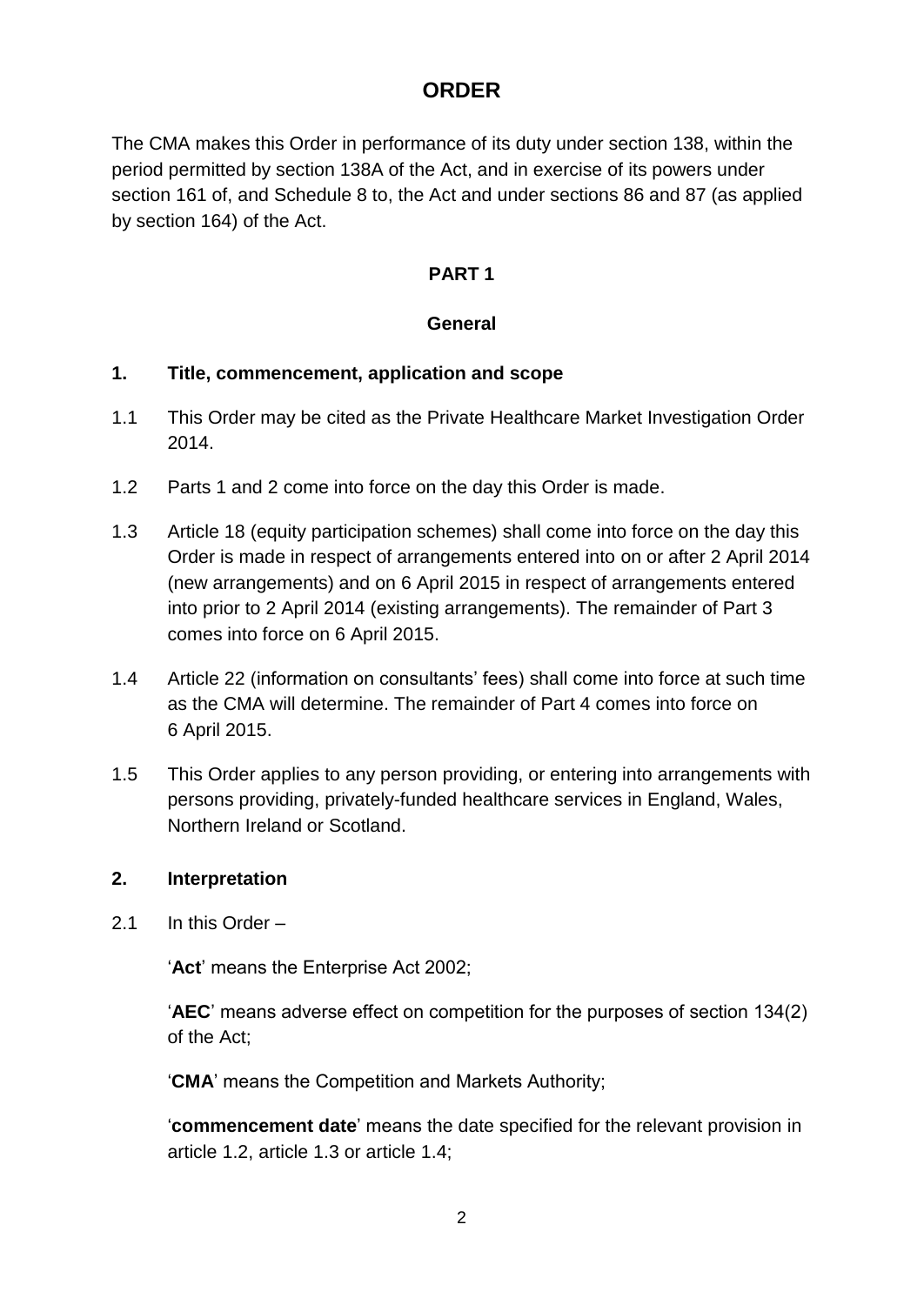'**consultant**' means a registered medical practitioner who holds or has held or is qualified to hold an appointment as a consultant in the national health services in a speciality other than general practice or whose name is on the register of specialists kept by the General Medical Council;

'**EBITDA**' means earnings before interest, taxes, depreciation and amortisation;

'**immediate family**' means a husband, wife or civil partner; birth or adoptive parent, child or sibling; step-parent, stepchild, stepbrother or stepsister; father-in-law, mother-in-law, son-in-law, daughter-in-law, brother-in-law or sister-in-law; grandparent or grandchild and the spouse or civil partner of a grandparent or grandchild;

'**national health service**' means in England, the NHS; in Scotland, NHS Scotland; in Wales, NHS Wales; and in Northern Ireland, Health and Social Care;

'**Notice**' means notice in writing;

'**outpatient**' means a private patient treated in a private hospital, consulting room or clinic, who is not admitted;

'**PPU**' means a private patient unit, which is a facility within a national health service providing inpatient, day-case patient or outpatient privately-funded healthcare services to private patients; such units may be separate units dedicated to private patients or be facilities within a main national health service site which are made available to private patients either on a dedicated or non-dedicated basis;

'**PPU arrangements**' means any arrangements for a private hospital operator to operate, manage or otherwise provide privately-funded healthcare services at a PPU in England, Wales, Northern Ireland or Scotland;

'**private healthcare facility**' means any facility providing privately-funded healthcare services on an inpatient, day-case and/or outpatient basis, and may include a PPU;

'**private healthcare provider**' means a person providing privately-funded healthcare;

'**private hospital**' means a facility which provides privately-funded inpatient hospital services, and may include a PPU;

'**private hospital operator**' means a person operating a private hospital including where relevant a national health service in relation to a PPU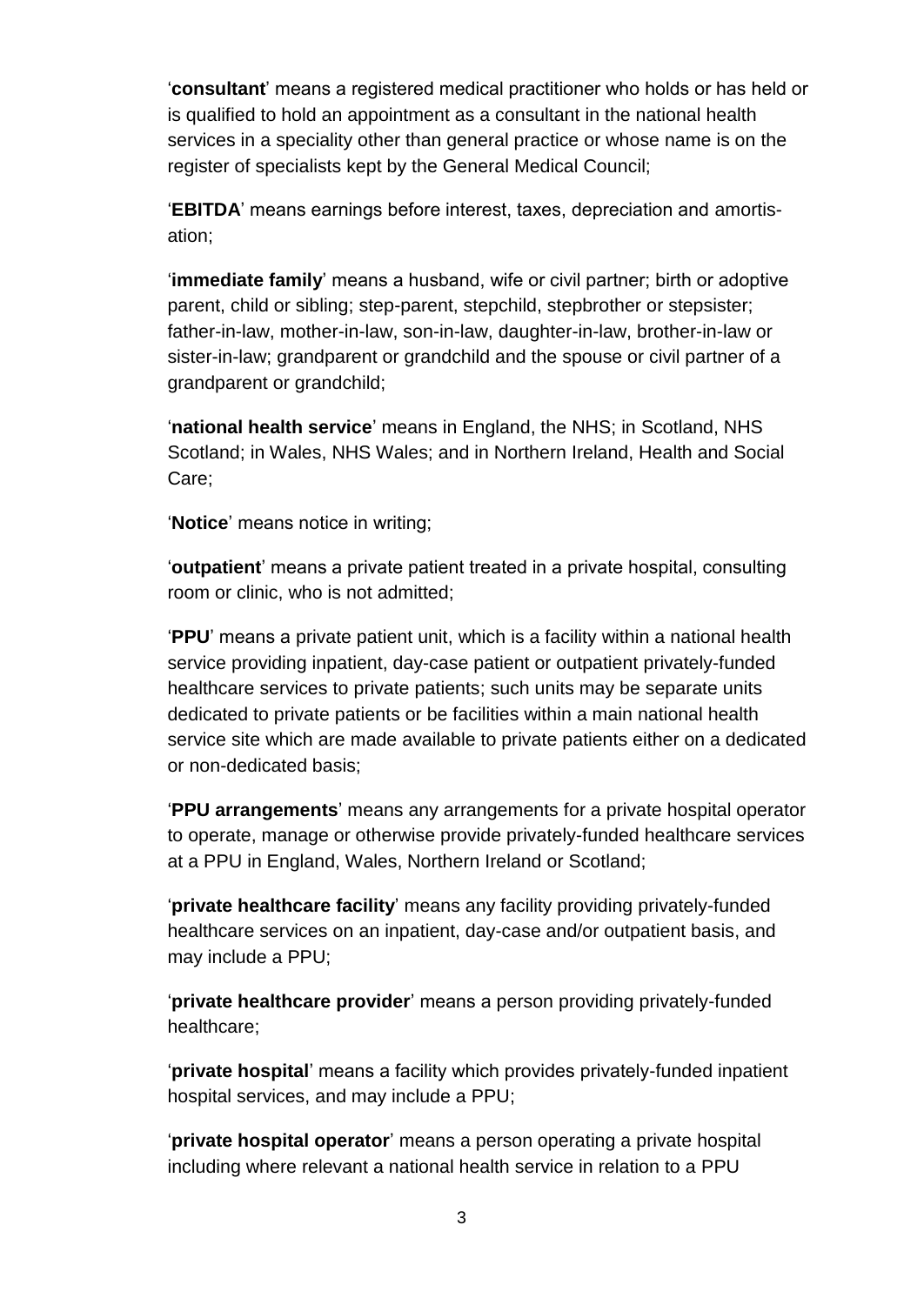providing privately-funded inpatient healthcare services and for the avoidance of doubt includes all interconnected bodies corporate within the meaning of section 129(2) of the Act;

'**privately funded**' means paid by individuals either directly or through private medical insurers or by any other means apart from the national health services;

'**private patient**' means a patient who is charged for healthcare services either as a self-pay patient or as an insured patient;

'**recognised stock exchange**' means the London Stock Exchange and any stock exchange outside the UK which is designated for the time being as a recognised stock exchange by the Commissioners for Her Majesty's Revenue and Customs;

'**referring clinician**' means a healthcare professional who has been granted practising privileges by a private hospital operator and/or has the ability to refer patients for treatment or tests at a private hospital;

'**valuation formula**' means a formula which values a share or interest by reference to:

- *(a)* a reasonable multiple of the EBITDA of the relevant enterprise in the 12 months immediately prior to the transfer of the relevant share or interest, or the grant of the relevant option; or
- *(b)* a fair and reasonable projection of future cash flows of the relevant enterprise, discounted by using a fair and reasonable discount rate, as from the date of the accounts prepared immediately prior to the date of the transfer of the relevant share interest or the grant of the relevant option, but in any event as from a date not earlier than 12 months immediately prior to the date of transfer or grant;

'**working day**' means any day which is not a bank holiday under the Banking and Financial Dealings Act 1971 in any part of the United Kingdom, a day appointed for public thanksgiving or mourning, or a Saturday, a Sunday, Good Friday or Christmas Day.

2.2 Section 11 of the Interpretation Act 1978 applies to this Order except where words and expressions have been expressly defined.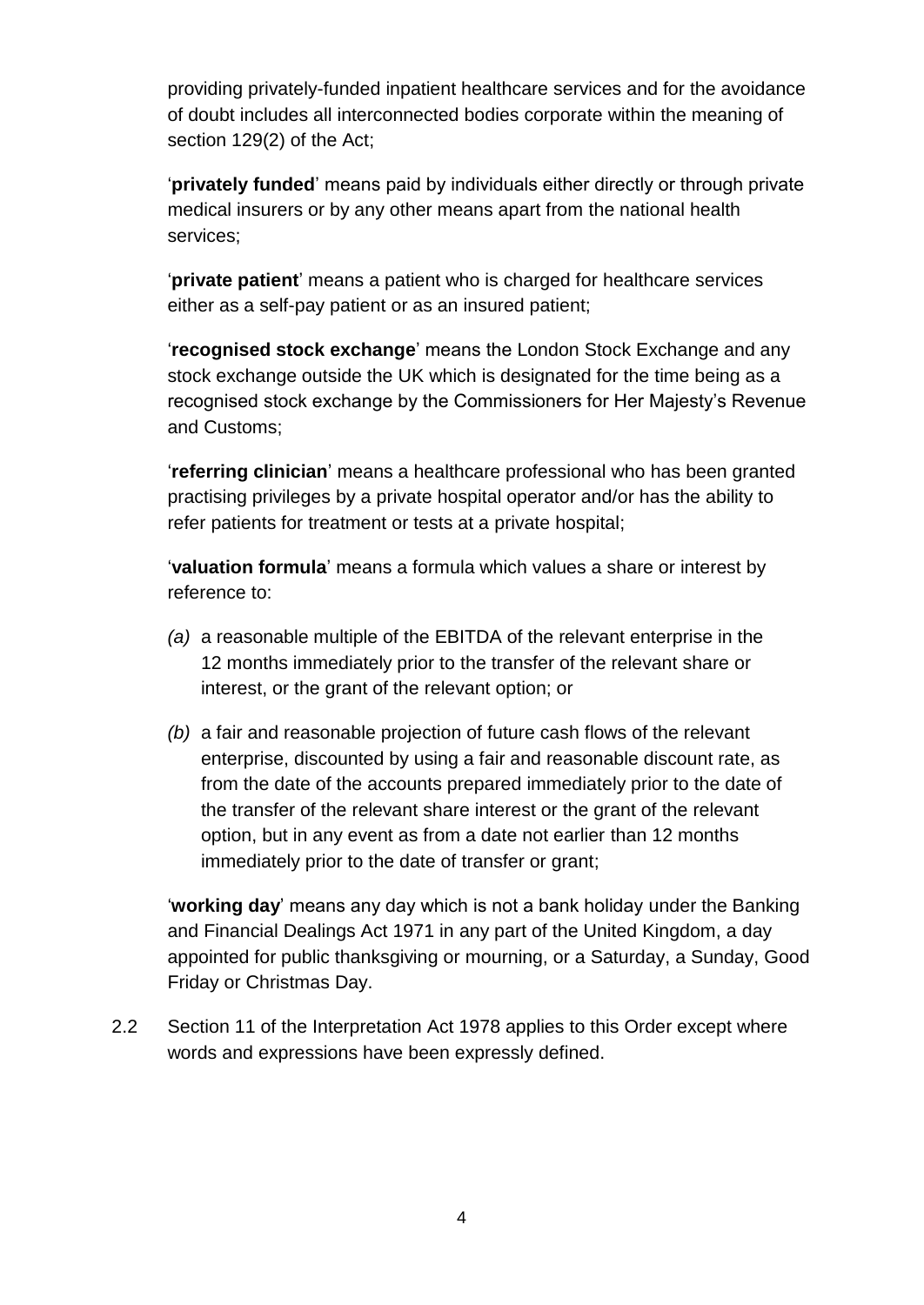### **3. Investigation powers**

3.1 Section 174 of the Act shall apply to the enforcement functions of the CMA under this Order.

# **4. Directions**

- 4.1 The CMA may give directions falling within paragraph 2 of this article to:
	- *(a)* a person specified in the directions; or
	- *(b)* a holder for the time being of an office so specified in any body of persons corporate or unincorporate.
- 4.2 Directions fall within this paragraph if they are directions:
	- *(a)* to take such actions as may be specified or described in the directions for the purpose of carrying out, or ensuring compliance with, this Order; or
	- *(b)* to do, or refrain from doing, anything so specified or described which the person might be required by this Order to do or refrain from doing.
- 4.3 The CMA may vary or revoke any directions so given.

# **PART 2**

# **PPU arrangements**

# **5. Purpose**

- 5.1 The purpose of this part is to address the AEC which arises from high barriers to entry and expansion for private hospitals, and weak competitive constraints on private hospitals in many local markets, including central London, in the provision of privately-funded healthcare by private hospital operators, including in PPUs by giving the CMA power:
	- *(a)* to review PPU arrangements other than those which give rise to a relevant merger situation for the purposes of section 23 of the Act; and
	- *(b)* to take appropriate action, following such a review, where a private hospital operator facing weak competitive constraints in a local area has entered into or intends to enter into PPU arrangements in the same area, and the arrangements result, or may be expected to result, in a substantial lessening of competition in the provision of privately-funded healthcare services in that area.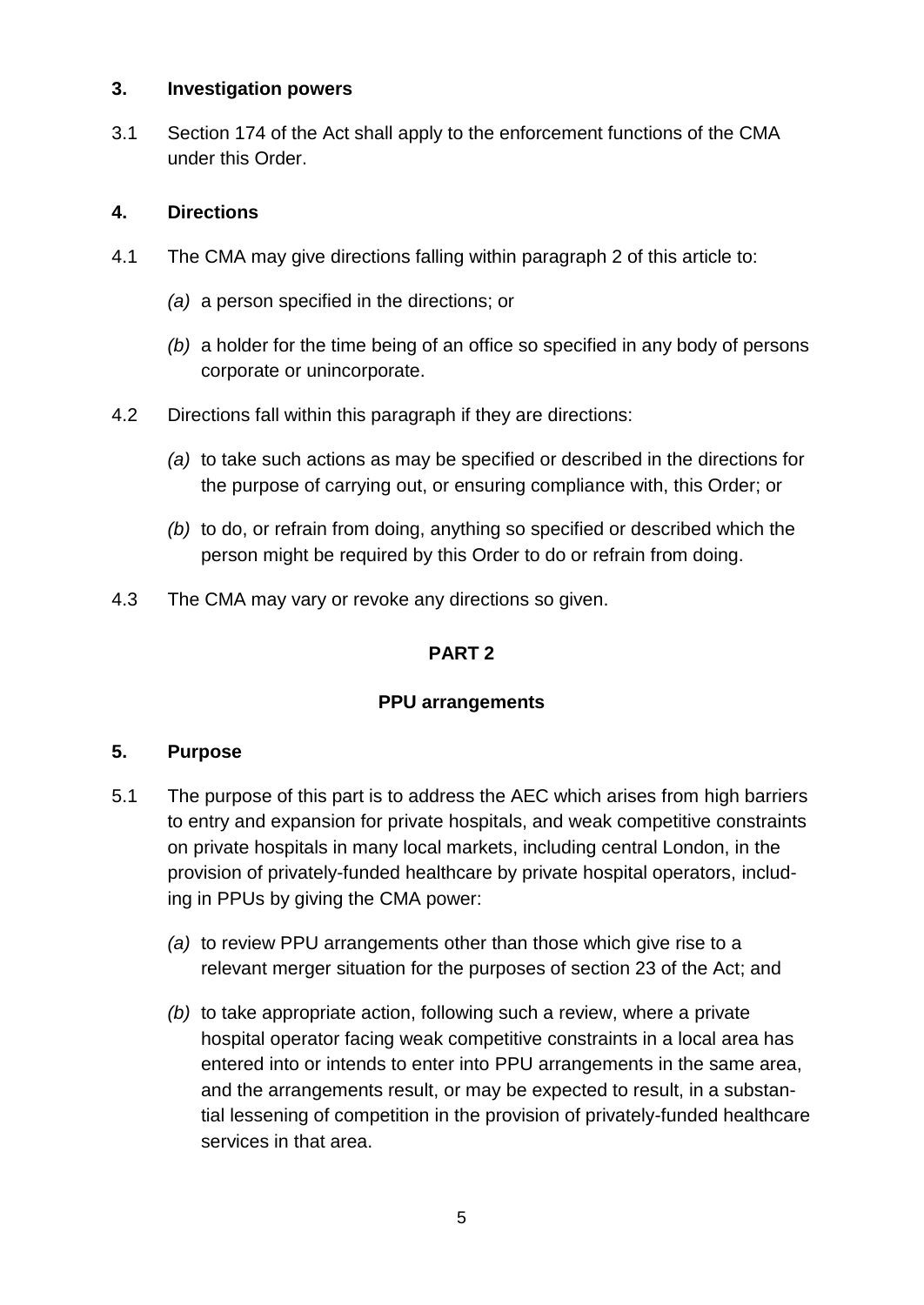5.2 The appropriate action which may be taken by the CMA includes prohibiting the making or performance of the arrangements and accepting undertakings from the parties concerned.

# **6. Duty to provide information**

- 6.1 The CMA may, by Notice to any person it reasonably considers to be a party to PPU arrangements, or proposing to enter into PPU arrangements, require that person to supply to the CMA such information as the CMA may require for the purposes of this Order.
- 6.2 Any person to whom a Notice is given under article 6.1 shall be under a duty to supply the information required save that no person shall be required to supply any information which he could not be compelled to supply in evidence in civil proceedings before the High Court in England and Wales, or Northern Ireland, or the Court of Session in Scotland.
- 6.3 The Notice shall state
	- *(a)* the information required;
	- *(b)* the period within which the information is to be provided; and
	- *(c)* the possible consequences, in accordance with section 167 of the Act, of not providing the information within the stated period and in the required manner.
- 6.4 A person may give notice to the CMA prior to entering into PPU arrangements of material facts concerning the proposed arrangements.

# **7. Review**

- 7.1 If the CMA reasonably believes that PPU arrangements have been created, or are in progress or contemplation and will be carried into effect, it shall decide whether to conduct a review in accordance with article 7.2.
- 7.2 In a review under this article, the CMA shall within a reasonable time decide:
	- *(a)* whether PPU arrangements have been created, or are in progress or contemplation and will be carried into effect;
	- *(b)* whether those arrangements have resulted, or may be expected to result, in a substantial lessening of competition in the provision of privatelyfunded healthcare services in the relevant local area; and if so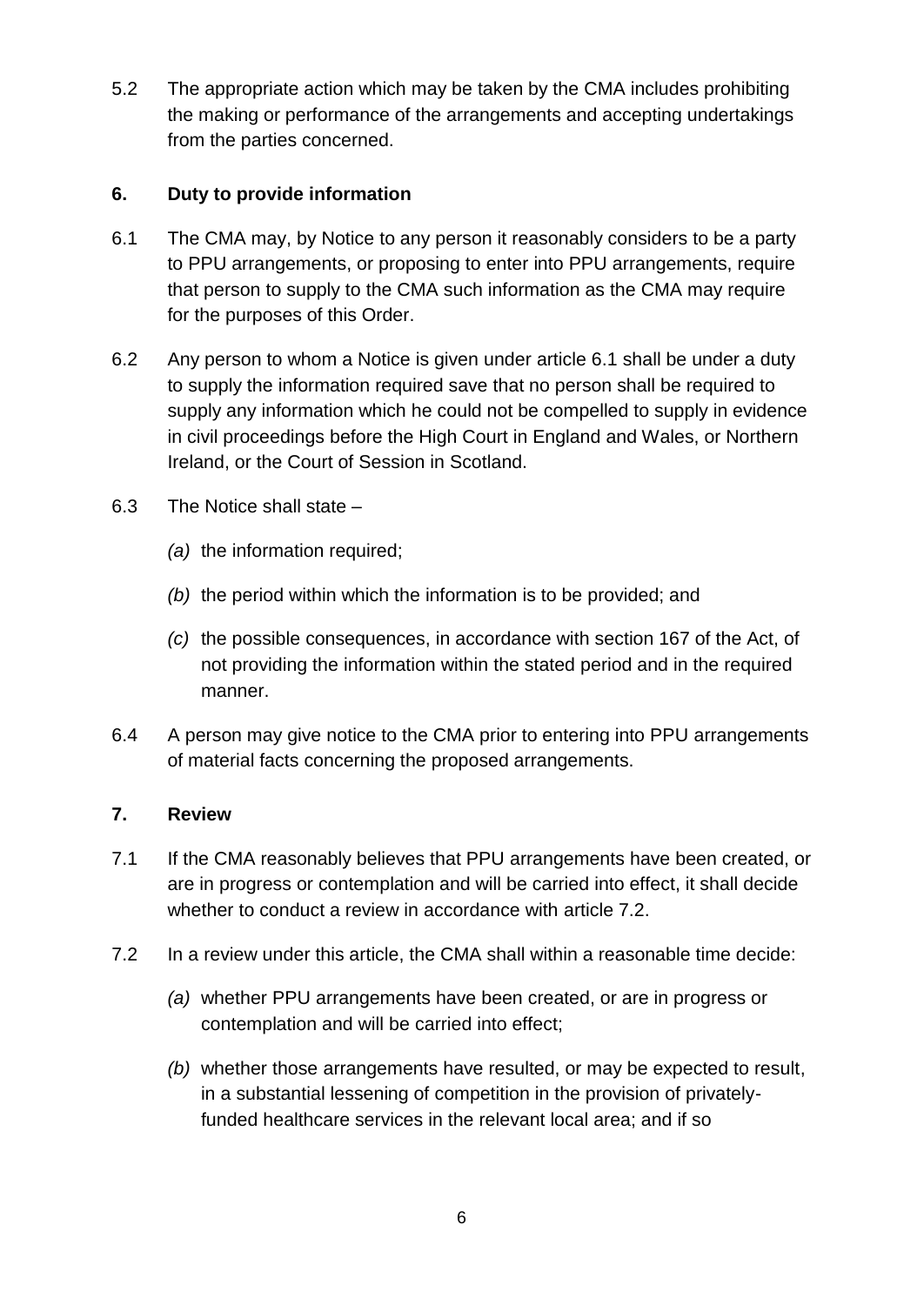- *(c)* whether it should take action for the purpose of remedying, mitigating or preventing the substantial lessening of competition or any adverse effect which has resulted from, or may be expected to result from, the substantial lessening of competition and if so what action it is to take.
- 7.3 In deciding the questions mentioned in article 7.2, the CMA may, in particular, have regard to the effect of any action on any relevant customer benefits in relation to the creation of the relevant PPU arrangements concerned.
- 7.4 No review under this article shall be started more than four months after the day on which material facts about the relevant PPU arrangements were given to the CMA or were made public so as to be generally known or readily ascertainable.

### **8. Relevant customer benefits**

- 8.1 For the purposes of this part, a benefit is a relevant customer benefit if
	- *(a)* it is a benefit to customers or future customers in the form of
		- (i) lower prices, higher quality or greater choice of private healthcare services in any market for private healthcare services in the UK (whether or not the market to which the substantial lessening of competition concerned has, or may have, occurred or may occur); or
		- (ii) greater innovation in relation to such services; and
	- *(b)* the CMA believes that
		- (i) the benefit has accrued as a result of the creation of the PPU arrangements concerned or may be expected to accrue within a reasonable period as a result of those PPU arrangements; and
		- (ii) the benefit was, or is, unlikely to accrue without the creation of the relevant PPU arrangements concerned or a similar lessening of competition.

### **9. Remedial action**

9.1 If the CMA decides that the relevant PPU arrangements have resulted, or may be expected to result, in a substantial lessening of competition and that it should take action in accordance with article 7.2 *(c)*, it may take such remedial action under article 9.2 as it considers to be reasonable and practical to remedy, mitigate or prevent the substantial lessening of competition, or any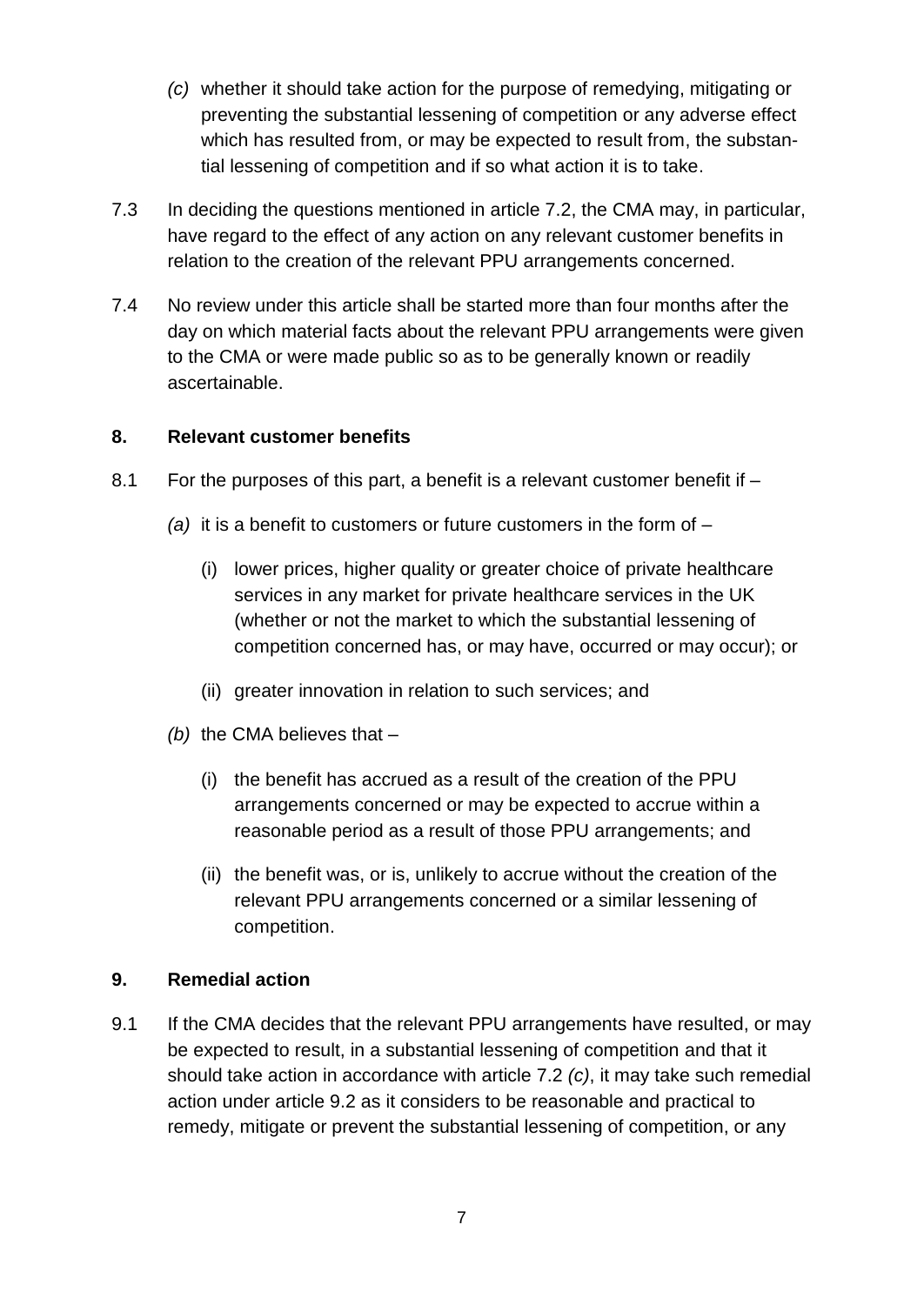effect which has resulted from, or may be expected to result from, the substantial lessening of competition.

- 9.2 Such remedial action may include:
	- *(a)* prohibiting the making or performance of the PPU arrangements;
	- *(b)* requiring the parties to the PPU arrangements to terminate the arrangements;
	- *(c)* requiring the parties to the PPU arrangements to do anything which the CMA considers appropriate to facilitate the provision of the relevant private healthcare services; and
	- *(d)* accepting undertakings from such of the parties concerned as the CMA considers to be appropriate to take such action as it considers to be appropriate to remedy, mitigate or prevent the substantial lessening of competition or any adverse effect of the substantial lessening of competition concerned.

### **10. Cancellation**

10.1 The CMA shall cancel its review of any arrangements under article 7 if it considers that the arrangements concerned have been abandoned.

### **11. Notices and consultation**

- 11.1 The CMA shall, so far as is practicable, when proposing to make a decision on the questions mentioned in article 7.2 in a way which it considers likely to be adverse to the interests of any relevant party, consult that party before making that decision.
- 11.2 The CMA shall publish, with its reasons, any decision taken under article 7 (review), article 9 (remedial action) or article 10 (cancellation).

### **12. Exclusion**

12.1 This part does not apply to arrangements to the extent to which they give rise to, or would if pursued give rise to, a relevant merger situation within the meaning of section 23 (relevant merger situations) of the Act.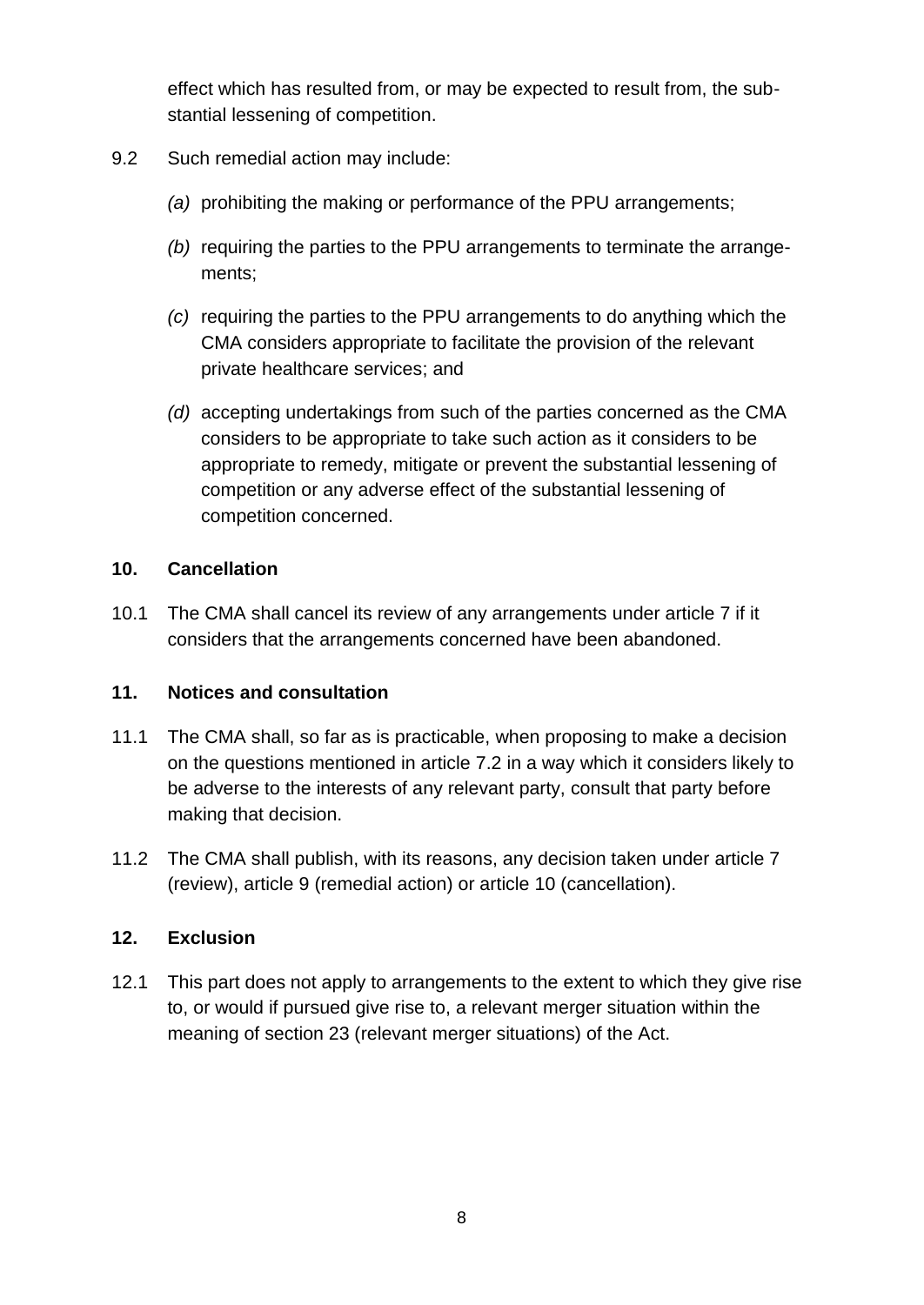# **Referring clinicians**

# **13. Purpose**

13.1 The purpose of this remedy is to address the AEC which arises from private hospital operators operating schemes and conferring benefits which reward referring clinicians directly or indirectly for treating private patients at, or commissioning tests from, the facilities of the relevant private hospital operator.

# **14. General prohibition**

- 14.1 Any scheme or arrangement, whether legally enforceable or not, or incentive, which is intended to induce or may reasonably be regarded as inducing a referring clinician to refer private patients to, or treat private patients at, the facilities of a particular private hospital operator, is prohibited.
- 14.2 Private hospital operators and referring clinicians each have a duty not to give or accept such incentives, not to enter into such schemes, and to terminate any such schemes as are already operating no later than the commencement of Part 3 of this Order.
- 14.3 The prohibitions in this part apply notwithstanding that the relevant obligation or relevant financial or other advantage may have effect for a limited period of time, is made subject to specified exceptions, or includes an overriding obligation on the referring clinician always to act in the patient's best medical interests or to adhere to accepted professional standards or guidelines.
- 14.4 For the avoidance of doubt, the prohibitions in this part of the Order do not apply to: any arrangements made between clinicians and other parties (including other clinicians, insurers and private healthcare providers) who are not private hospital operators; any payment to a referring clinician made from a package fee agreed between the relevant private hospital operator and a private patient or the medical insurers of that patient for a procedure
- 14.5 The prohibitions in Part 3 of this Order are subject to paragraph 2(2) of Schedule 8 to the Act.

# **15. Direct incentives**

15.1 A private hospital operator is prohibited from offering any direct incentive to, or creating an obligation on, a referring clinician to give preference to the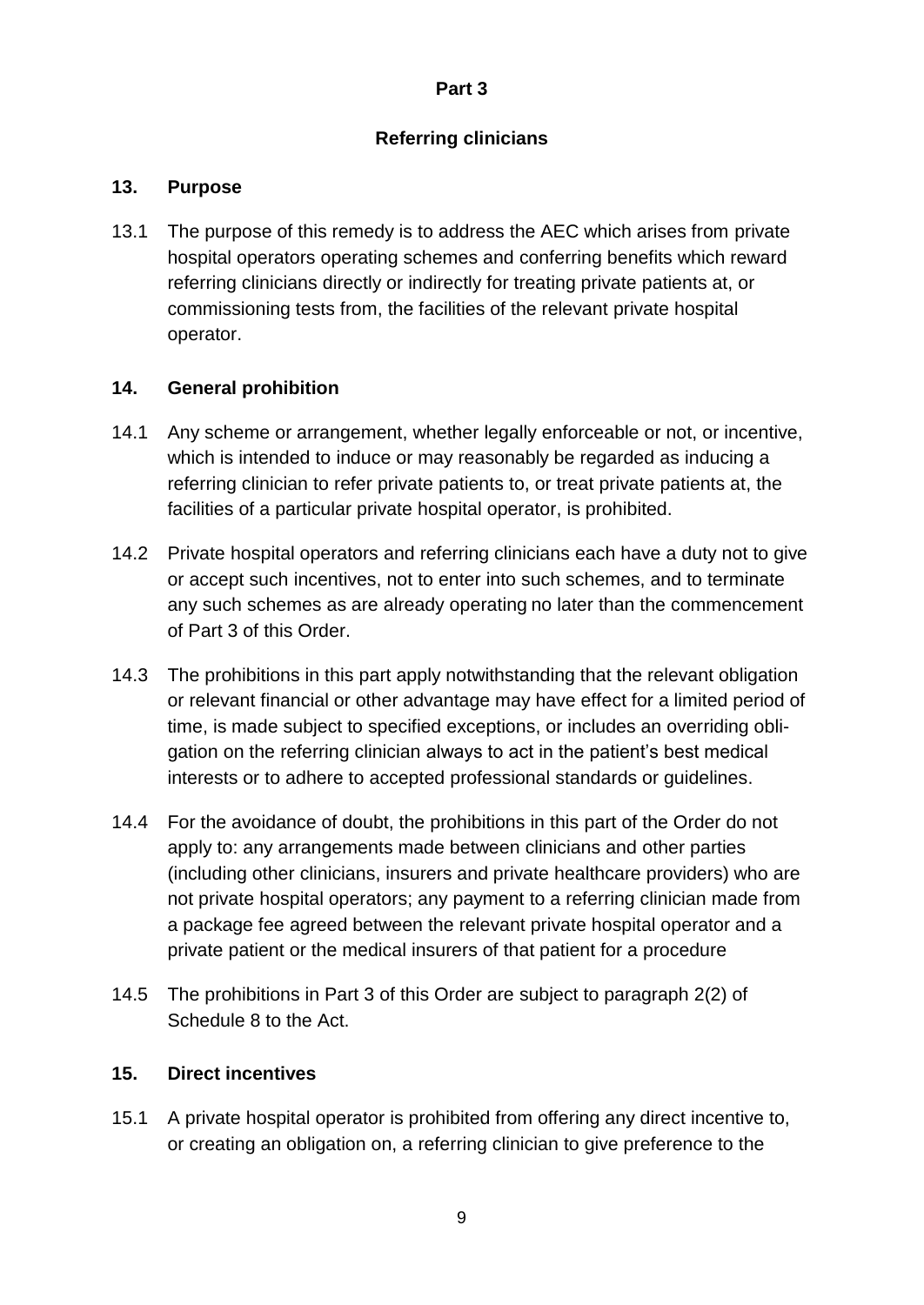facilities of that private hospital operator when treating private patients or referring private patients for treatment or tests.

- 15.2 A referring clinician is prohibited from requesting, agreeing to receive or accepting any direct incentive from, or any obligation from, a private hospital operator to give preference to the facilities of that private hospital operator when treating patients or referring patients for treatment or tests.
- 15.3 For the purposes of this article, the term direct incentive describes schemes or arrangements between private hospital operators and referring clinicians such as the following:
	- *(a)* payments made to a referring clinician by reference to the number of patients he has referred to, or tests he has commissioned at, the facility or facilities of a particular private hospital operator;
	- *(b)* payments made to a referring clinician by reference to the proportion of the referring clinician's private patients referred for tests or treatment at the facility or facilities of a particular private hospital operator;
	- *(c)* payment to a referring clinician calculated by reference to the revenue received from the patients he has referred to the facility or facilities of a particular private hospital operator, or of the overall profits of the private hospital operator;
	- *(d)* an allocation of shares in an equity participation scheme, the value of which allocation is based on the revenue received from private patients the relevant referring clinician has referred for tests or treatment at the facility or facilities of a particular private hospital operator;
	- *(e)* arrangements allowing a referring clinician to use services and facilities, including secretarial and administrative services, and consulting rooms, free or for a discounted charge, where the value of the benefit given is calculated by reference to the revenue received from private patients he has referred for treatment or tests at the facility or facilities of a particular private hospital operator;
	- *(f)* remuneration paid by a private hospital operator to a referring clinician under a contract for services, which constitutes an inducement to refer private patients for treatment or tests at the facility or facilities of the relevant private hospital operator and is not remuneration which is reasonable and proportionate having regard to the nature of the services being supplied; and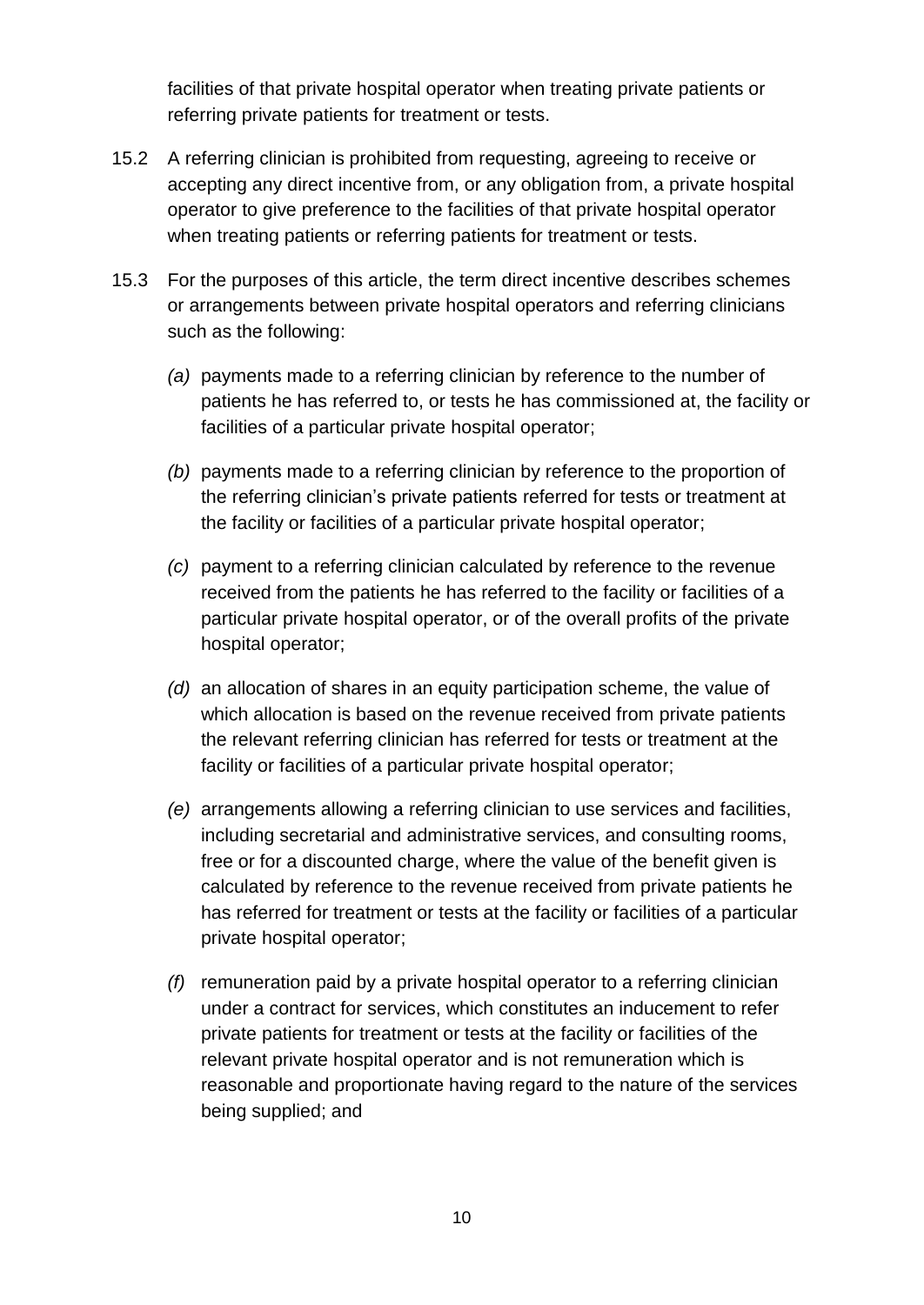*(g)* any other arrangement which creates a direct link between the benefit conferred on a referring clinician by a private hospital operator and the revenue received by the private hospital operator from private patients the referring clinician has referred for treatment or tests at the facility or facilities of a particular private hospital operator.

### **16. Higher-value services**

- 16.1 If all the applicable conditions in article 16.2 are satisfied, the general prohibition in article 14 does not apply to higher-value services provided by a private hospital operator to a referring clinician, of a type such as the following:
	- *(a)* secretarial and administrative services;
	- *(b)* the right to use consulting rooms; and
	- *(c)* contributions to professional indemnity insurance in respect of private patients.
- 16.2 The conditions are:
	- *(a)* the relevant goods or services are charged to and paid by the relevant referring clinician at fair market value;
	- *(b)* the relevant goods or services are made available on a non-discriminatory basis and on equivalent terms to all referring clinicians with practising rights at the premises of the private hospital operator; and
	- *(c)* the relevant goods or services offered to referring clinicians and the amount charged by the private hospital operator to referring clinicians in respect of each good and service concerned are published on the website relating to the relevant facility of the private hospital operator. (For the avoidance of doubt, this information should be published by reference to each good and service offered by the relevant facility, rather than by reference to each clinician.)
- 16.3 For the purposes of this article the 'fair market value' of a service may be estimated by reference to the full cost including relevant allocated overheads to the private hospital operator of providing the relevant service, or if applicable a value estimated by reference to the cost of equivalent services in the same locality.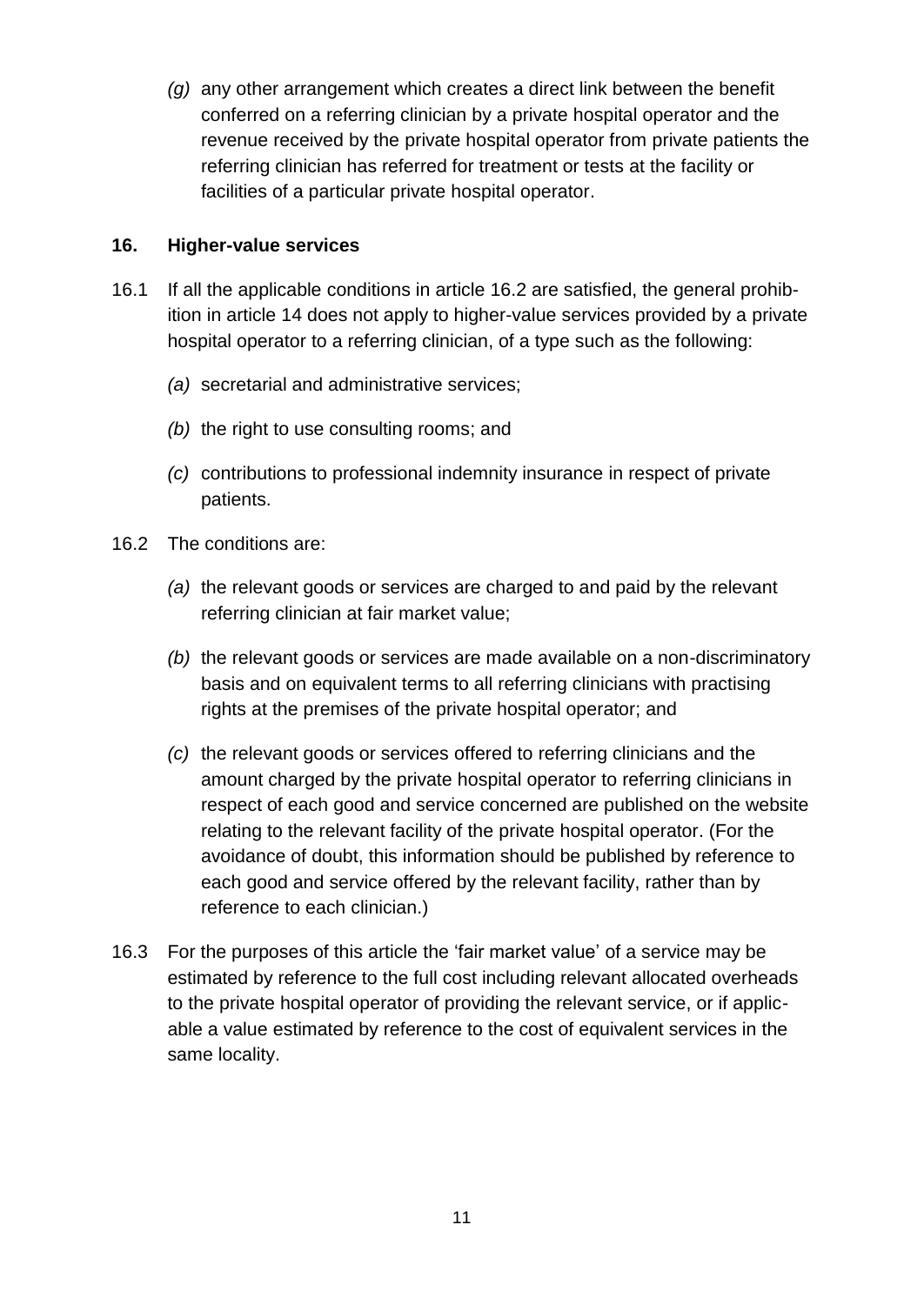### **17. Low-value services**

- 17.1 Subject to article 17.2 and article 17.3, the general prohibition in article 14 does not apply to the following low-value services provided to a referring clinician by a private hospital operator:
	- *(a)* general services provided to ensure clinical safety, including in-house training; operational services such as patient admission, administrative services and billing, and insurance or indemnity cover in respect of the treatment of national health service patients;
	- *(b)* basic workplace amenities, including free tea and coffee, subsidised meals provided on-site, stationery and, to the extent that they are available to staff and persons working at the facility generally and not just to a limited number of senior hospital executives, parking spaces;
	- *(c)* general marketing, including production of consultant directories and general promotional events; and
	- *(d)* general corporate hospitality, to the extent that it is proportionate and reasonable and is not provided by a private hospital operator with the intention of inducing, or may reasonably be regarded as inducing, a referring clinician to make referrals, or of rewarding them for having made referrals.
- 17.2 Private hospital operators must disclose on the website relating to the relevant facility a description of any low-value service provided to a referring clinician of a type falling within *(a)* to *(c)*, but need not disclose the cost of providing each such service or disclose the identity of the referring clinician concerned.
- 17.3 Private hospital operators must disclose on the website relating to the relevant facility a description of, and the cost of providing, any specific events falling within *(d)* such as off-site conferences or annual dinners.

# **18. Equity participation schemes**

18.1 Subject to article 18.2 and article 18.3, a referring clinician is prohibited from having, directly or indirectly, and the term 'indirectly' includes interests held by members of the relevant referring clinician's immediate family or through a trust, a share or financial interest alongside a private hospital operator in a private hospital or a facility owned or operated by a private hospital operator, in any partnership or other arrangement or venture created for the purpose of enabling a private hospital operator to offer private healthcare services, or in any diagnostic equipment or equipment used for treating patients.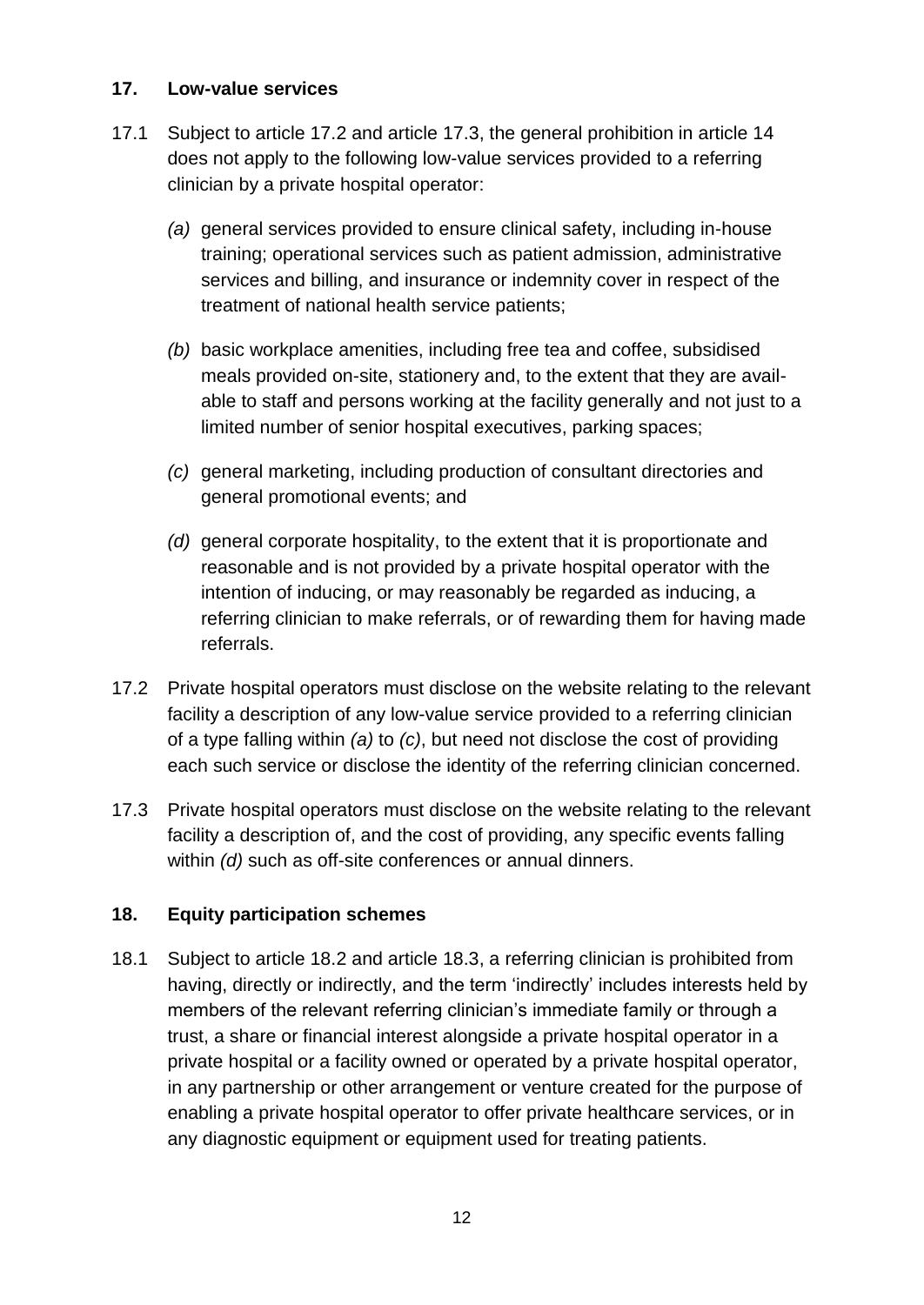- 18.2 The prohibition in article 18.1 does not apply to healthcare facilities used exclusively for the provision of primary healthcare services by a general practitioner.
- 18.3 The prohibition in article 18.1 does not apply to arrangements if the following conditions are satisfied:
	- *(a)* the relevant referring clinician must make full payment at fair market value at the time of receiving the relevant financial interest or, in the case of a non-transferable option, at the time of exercising the option, and must exercise the option (or, if not exercised, the option must lapse) not more than 24 months from the date of grant of the option. However, any funding for the purchase which is provided as a loan by the relevant private hospital operator and any payment which is deferred are not permitted;
	- *(b)* the relevant referring clinician must not hold, directly or indirectly, more than 5% of the financial interest or of any class of shares or options over any class of shares and options in the equity in any private hospital or facility at which they hold practising privileges or have power to commission tests, or in any arrangement to offer private healthcare services at that private hospital or facility;
	- *(c)* the relevant referring clinician must not have any obligation, express or implied:
		- (i) to refer patients for treatment or tests at the relevant private hospital or facility;
		- (ii) to perform a minimum percentage of his private practice, or to perform healthcare services for a minimum period of time, at the relevant private hospital or facility; and
		- (iii) to use specified equipment at the relevant private hospital or facility for a specified period of time or in relation to a specified number of patients;
	- *(d)* any dividend or profit share made by the relevant private hospital operator to the relevant referring clinician must be made strictly pro rata to the share or financial interest he holds in the relevant private hospital or facility; and
	- *(e)* the relevant referring clinician must not have any obligation, express or implied, which restricts him from providing healthcare services to private patients within a specified distance from the relevant private hospital or facility, or from having a share or financial interest in a competitor of the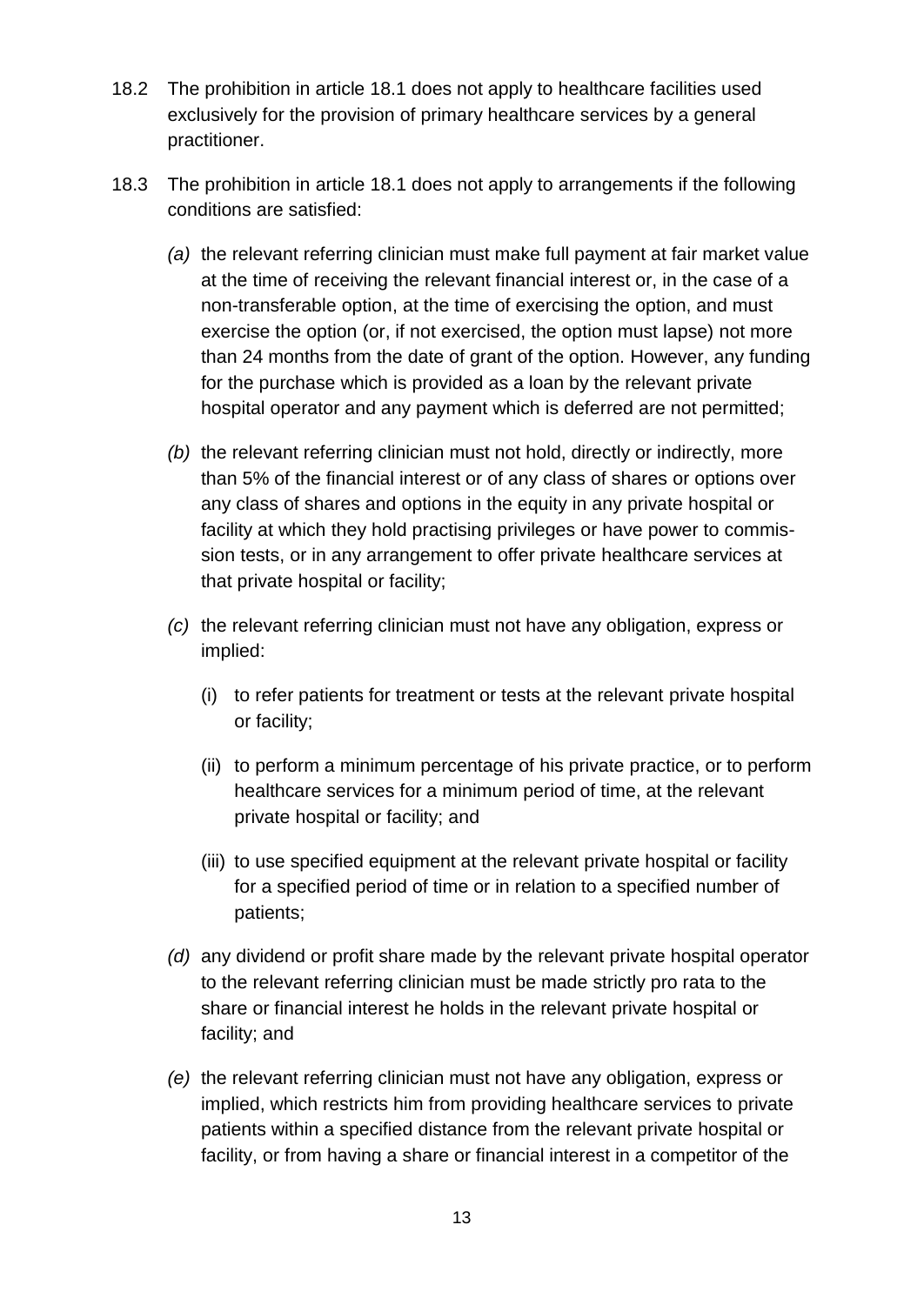relevant private hospital operator, or which in any other like manner restricts him from providing healthcare services as regards the relevant private hospital or facility, or as regards the relevant competitor.

- 18.4 The prohibition in article 18.1 does not apply to arrangements made before 2 April 2014 if conditions *(b)*, *(c)*, *(d)* and *(e)* of article 18.3 are satisfied.
- 18.5 The exemption conditions in article 18.3 apply to options which are nontransferable options, but do not apply to any other kind of option.
- 18.6 For the purposes of this article, 'fair market value' means
	- *(a)* in the case of securities listed on a recognised stock exchange, the closing mid-market price of the relevant securities on the day of the purchase;
	- *(b)* in the case of a non-transferable share option, the closing mid-market price of the underlying shares on the day when the share option is granted; and
	- *(c)* in the case of a share or interest not listed on a recognised stock exchange, either:
		- (i) the value of the relevant share or interest as at the date of purchase or, in the case of an option, the date of grant, as estimated in good faith on an objective, independent basis, and using fair and reasonable assumptions and a recognised valuation methodology by a reputable, competent and capable investment bank, accountancy firm or other person authorised for the purposes of the Financial Services and Markets Act 2000; or
		- (ii) the value of the relevant share or interest calculated as at the date of purchase, or in the case of an option, the date of grant, by reference to the valuation formula.

# **19. Publication on website**

- 19.1 A private hospital operator must publish on the website of the relevant private hospital or facility details of all referring clinicians for the time being practising at that private hospital or facility who have a share or financial interest in that private hospital or facility, or in equipment used in that private hospital or facility.
- 19.2 The details required to be published in accordance with article 19.1 are:
	- *(a)* the names of the relevant clinicians;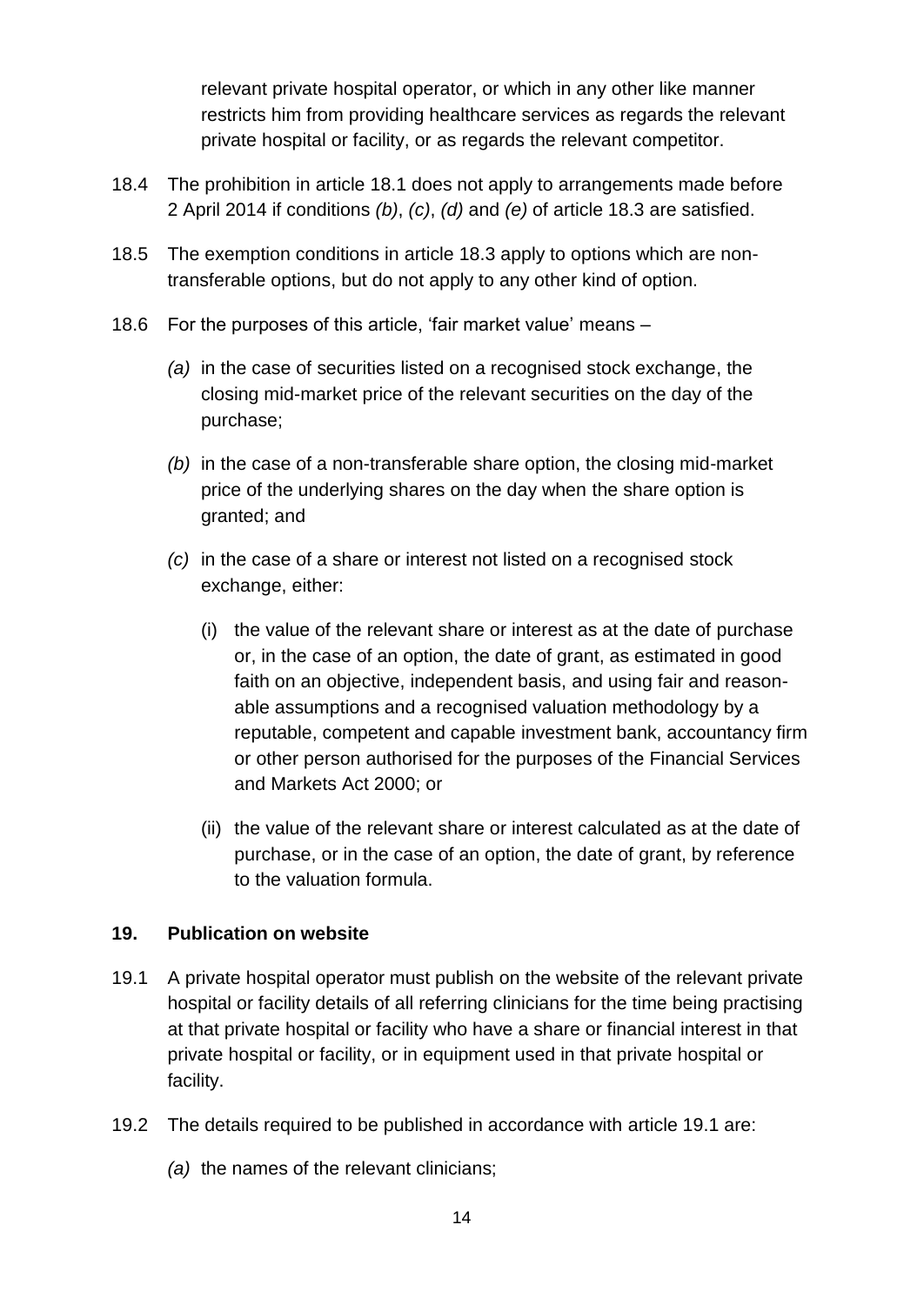- *(b)* the value in percentage terms of the share or financial interest held by the relevant clinician; and
- *(c)* the methodology used in accordance with article 18.6 to estimate the fair market value of the share or interest and, where the methodology involves the use of a valuation formula, the formula.
- 19.3 Where a referring clinician holds a part-time position in a private hospital, in addition to exercising practising privileges there, the relevant private hospital operator must publish on the website of the relevant private hospital or facility details of payments made to, and a summary of the duties performed by, that referring clinician as regards the part-time position, and must keep such information up to date.

### **Part 4**

### **Information**

### **20. Purpose and scope**

- 20.1 The purpose of this remedy is to address the AEC which arises from the lack of publicly available information as to:
	- *(a)* performance measures of private healthcare facilities; and
	- *(b)* performance measures and fees of consultants providing privately-funded healthcare services,

by requiring that all operators of private healthcare facilities in the UK provide private patient episode data for processing and publication by the information organisation approved in accordance with the provisions of this Part of the Order, and that consultants provide fee information to patients by letter or email, using a standard template, and also to the information organisation.

# **21. Information concerning performance**

- 21.1 Every operator of a private healthcare facility shall, subject to article 21.3 and article 21.5, supply the information organisation, quarterly from a date no later than 1 September 2016, with information as regards every patient episode of all private patients treated at that facility, and data which is sufficiently detailed and complete to enable the information organisation to publish the following types of performance measures by procedure at both hospital and consultant level:
	- *(a)* volumes of procedures undertaken;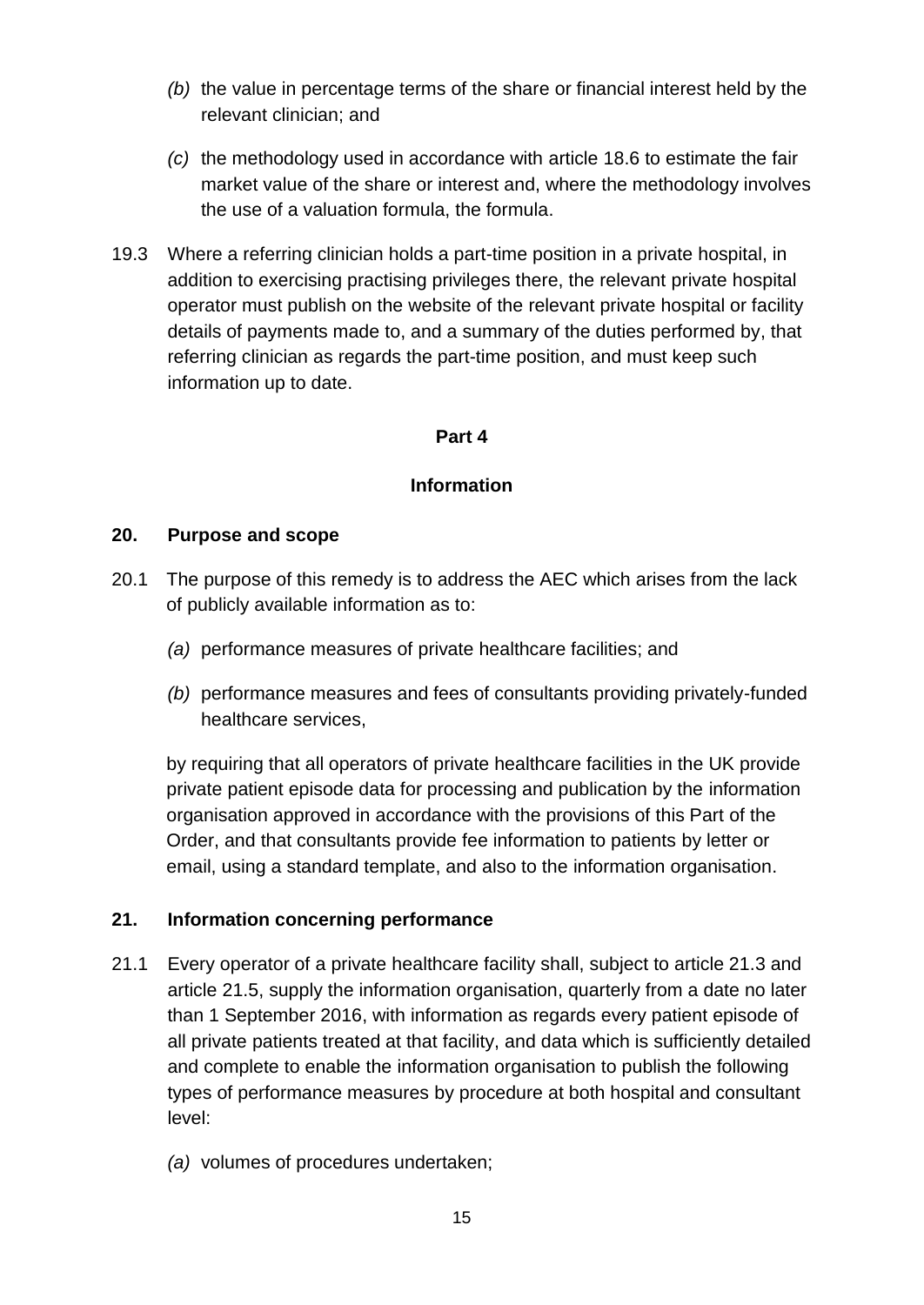- *(b)* average lengths of stay for each procedure;
- *(c)* infection rates (with separate figures for surgical-acquired and facilityacquired infection rates);
- *(d)* readmission rates;
- *(e)* revision surgery rates;
- *(f)* mortality rates;
- *(g)* unplanned patient transfers (from either the private healthcare facility or PPU to a facility of one of the national health services);
- *(h)* a measure, as agreed by the information organisation and its members, of patient feedback and/or satisfaction;
- *(i)* relevant information, as agreed by the information organisation and its members and, where available, from the clinical registries and audits;
- *(j)* procedure-specific measures of improvement in health outcomes, as agreed by the information organisation and its members to be appropriate; and
- *(k)* frequency of adverse events, as agreed by the information organisation and its members to be appropriate.
- 21.2 Operators of private healthcare facilities shall, subject to article 21.3, include in the information supplied to the information organisation in accordance with this article:
	- *(a)* the General Medical Council reference number of the consultant responsible for each patient episode occurring in the relevant facility;
	- *(b)* the National Health Service or equivalent patient identification number or alternative information from which an NHS number may be derived or a pseudonymised equivalent, or, in the case of patients from outside the UK, a suitable equivalent identifier, as determined by the information organisation;
	- *(c)* appropriate diagnostic coding, using the International Statistical Classification of Diseases (ICD) or other internationally recognised standard, as determined by the board of the information organisation, including full details of patient co-morbidities, for each episode; and
	- *(d)* appropriate procedure coding, using the OPCS Classification of Interventions and Procedures, or other internationally recognised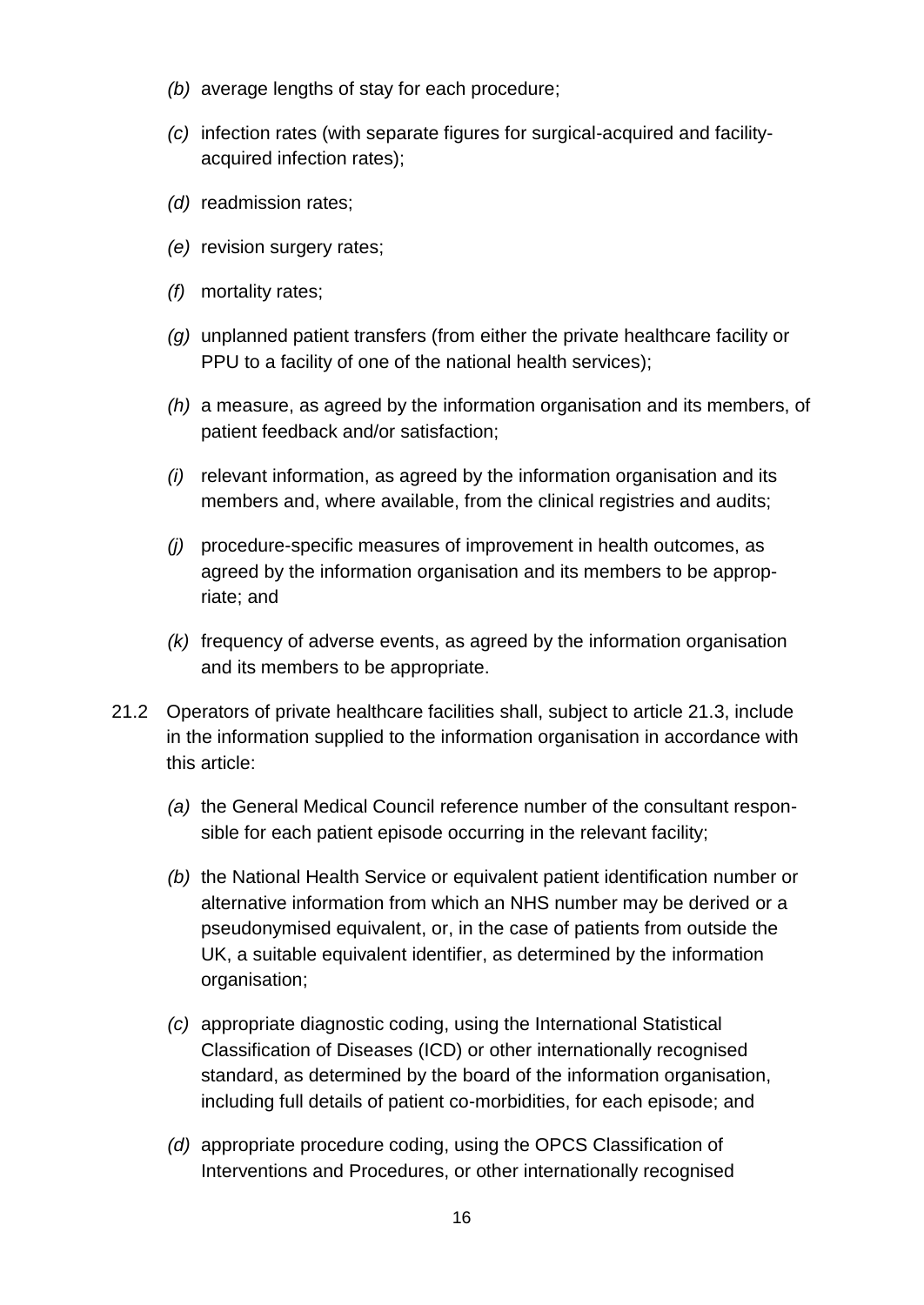standard, as determined by the board of the information organisation, for each episode.

- 21.3 Any processing of personal data shall be made in accordance with the Data Protection Act 1998.
- 21.4 Subject to article 24.3, operators of private healthcare facilities shall pay an amount, calculated by reference to the number of private patients admitted by each relevant private hospital operator in the preceding calendar year, to cover the reasonable costs of the information organisation in processing this information into a format, which enables comparison of the data and is likely to be comprehensible to patients.
- 21.5 The duty in article 21.1 does not require a private hospital operator to supply the information organisation with information concerning any outpatient activity.

# **22. Information concerning consultants supplied to the information organisation and to private patients**

- 22.1 Consultants providing private healthcare services shall provide to the information organisation, from a date no later than 1 December 2016, the following information in accordance with a format provided by the information organisation and shall keep such information up to date:
	- *(a)* outpatient consultation fees, which may be expressed as either a fixed fee or an hourly rate;
	- *(b)* the standard procedure fee for the 50 types of procedure most frequently undertaken by the consultant; and
	- *(c)* standard terms and conditions, plus any exclusions or caveats, expressed in a standard form as determined by the information organisation.
- 22.2 The operator of a private healthcare facility shall, from the date this article 22 is brought into force, and as a condition of permitting a consultant to provide private healthcare services at that facility, require the relevant consultant to supply private patients with information in writing to be provided:
	- *(a)* prior to outpatient consultations, in accordance with article 22.3 and article 22.6; and
	- *(b)* prior to further tests or treatment, whether surgical, medical or otherwise, in accordance with article 22.4 and article 22.6;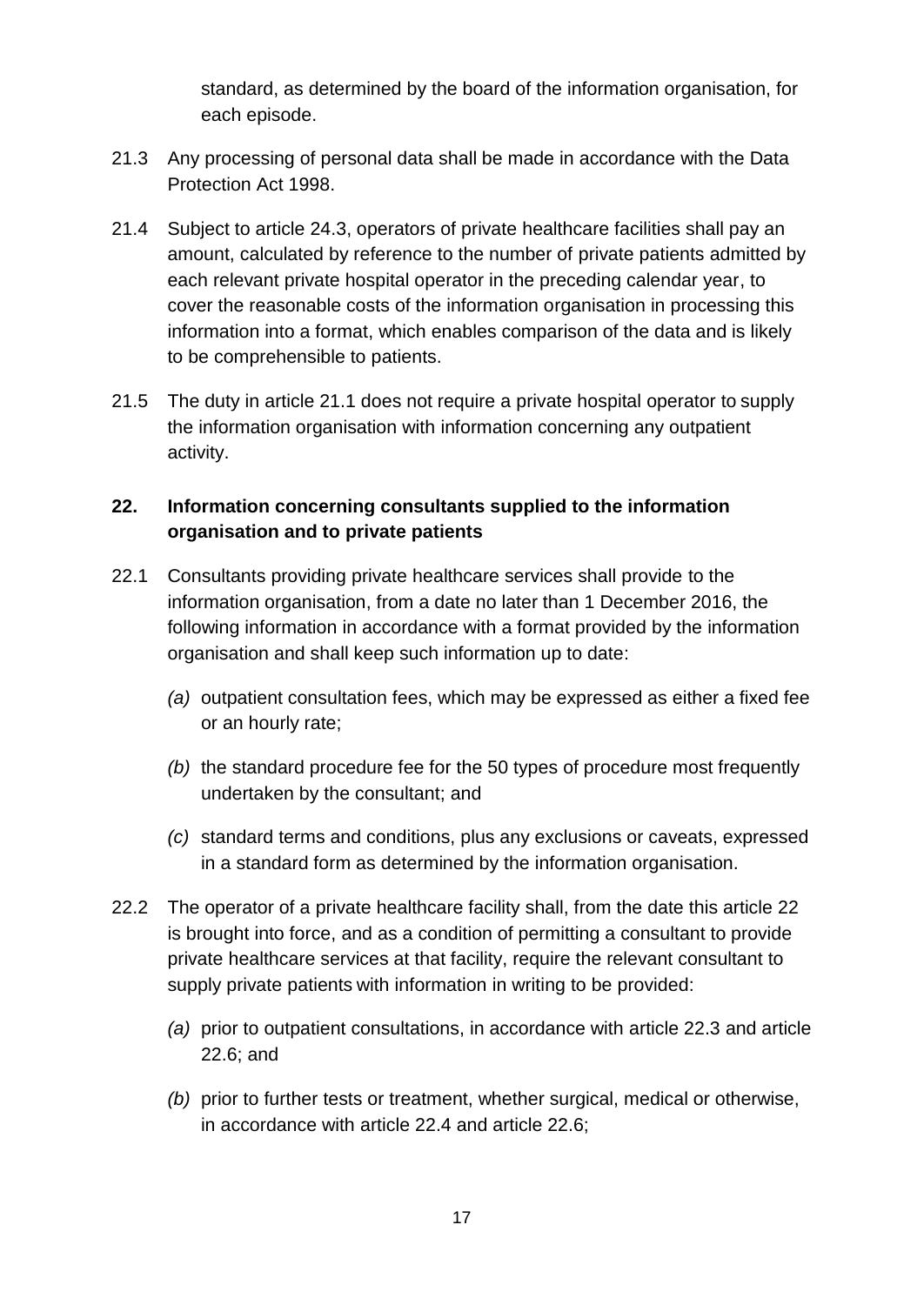and shall provide the consultant with an appropriate template approved by the CMA for these purposes, in standard wording and in a clearly legible font.

- 22.3 Consultants must supply the following information to a patient prior to an outpatient consultation:
	- *(a)* the estimated cost of the outpatient consultation or consultations, which may be expressed as a range, so long as the factors which will determine the actual cost within the range are explained;
	- *(b)* details of financial interests of any kind, which the consultant has in the medical facilities and equipment used at the premises;
	- *(c)* a list of all insurers which recognise the consultant;
	- *(d)* a statement that insured patients should check with their insurer the terms of their policy, with particular reference to the level and type of outpatient cover they have; and
	- *(e)* the website address of the information organisation, and a statement in standard wording as agreed with the information organisation indicating that this website will give patients useful information on the quality of performance of hospitals and consultants.
- 22.4 The following information must be disclosed by a consultant to a patient prior to further tests or treatment:
	- *(a)* the reason for the relevant further tests or treatment;
	- *(b)* an estimate of the cumulative consultant cost of the treatment pathway which has been recommended. This should either include all consultant fees that will be charged separately from the hospital fee, or should include contact details for any other consultants whose fees are not included in the quote or, where applicable for self-pay patients, the total package price for treatment, where the consultant has agreed this with the operator of the relevant private healthcare facility;
	- *(c)* a statement of any services which have not been included in the estimate, such as those resulting from unforeseeable complications. Where alternative treatments are available but the appropriate treatment can only be decided during surgery, the estimate should set out the relevant options and associated fees; and
	- *(d)* the website address of the information organisation, and a statement in standard wording as agreed with the information organisation indicating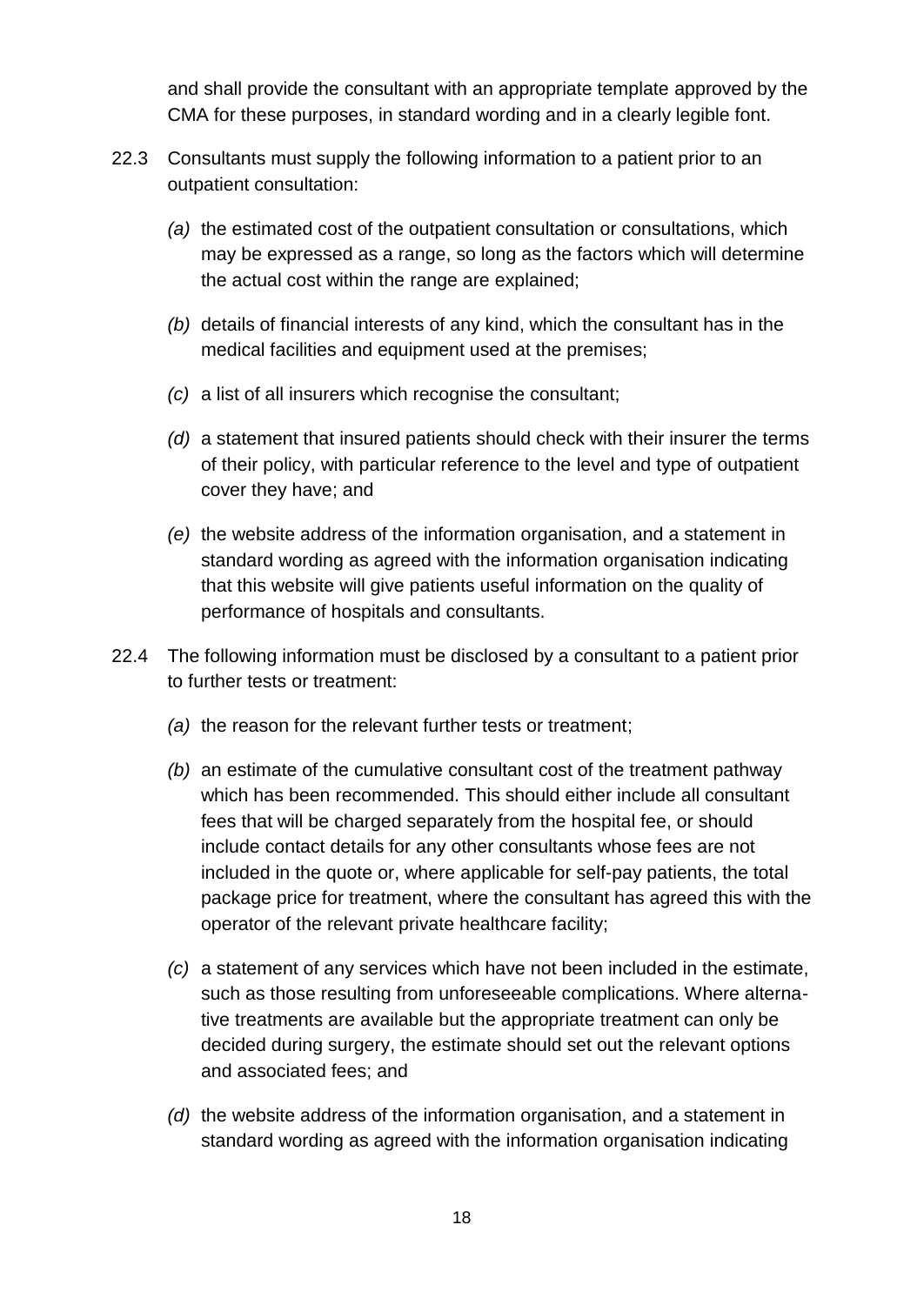that this website will give patients useful information on the quality of performance of hospitals and consultants.

- 22.5 For tests or treatment given on the same day as the consultation, the information specified in article 22.4 may be given orally rather than in writing.
- 22.6 Consultants shall supply patients with information in accordance with article 22.3 at the same time as the outpatient consultation appointment is confirmed with the patient, and other than in case of emergency shall supply patients with information in accordance with article 22.4 either within the two working days following the final (pre-treatment) outpatient consultation or prior to surgery, whichever is sooner.
- 22.7 The operators of a private healthcare facility shall ask every privately-funded admitted patient to sign a form confirming that the relevant consultant provided the information required by this article, and shall take appropriate action if there is evidence that a consultant has failed to do so. Alternatively, private hospital operators shall take equivalent measures, as approved by the information organisation and its members to monitor and enforce compliance with article 22.

### **23. The information organisation**

- 23.1 The CMA shall approve arrangements for establishing the information organisation and its governance for the purposes of this part of the Order in accordance with the provisions of this article.
- 23.2 The board of the information organisation shall include:
	- *(a)* two non-executive directors nominated by the CMA;
	- *(b)* one non-executive director nominated by the board of the Association of the Independent Healthcare Organisations;
	- *(c)* one non-executive director nominated by the private medical insurers collectively;
	- *(d)* one non-executive director nominated by an independent professional membership organisation of healthcare professionals;
	- *(e)* two or more directors, whether executive or non-executive, with significant experience and expertise in the collection and processing of healthcare performance data.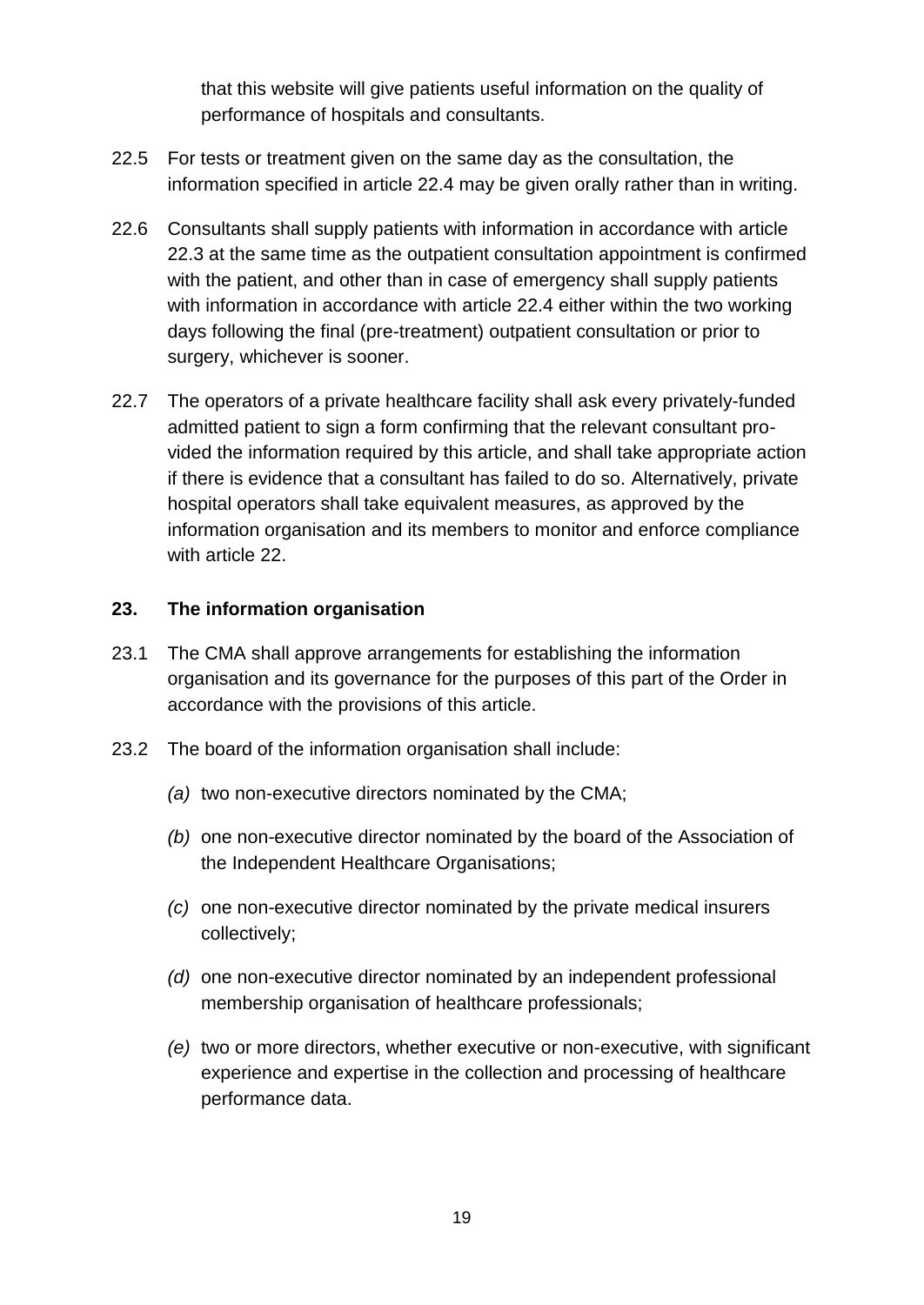# **24. Duties of the information organisation**

- 24.1 The information organisation shall prepare and submit to the CMA for approval a five-year plan, which has been developed in conjunction with, and approved by, its members, setting out how it proposes to collect the information specified in this Order and the basis on which it may licence access to this information in accordance with article 24.3.
- 24.2 The information organisation shall offer membership to all private healthcare providers and private medical insurers and to some bodies representing consultants.
- 24.3 The information organisation may seek subscriptions from its members in order to carry out the duties specified in this order, and may with the agreement of its members grant licensed access, which is in accordance with the Data Protection Act 1998, to its database.
- 24.4 The information organisation shall publish on its website:
	- *(a)* its board minutes;
	- *(b)* the five-year plan, as approved by the CMA;
	- *(c)* a timeline for publication of the performance information specified in this Order;
	- *(d)* details of its annual budget; and
	- *(e)* an annual report, which sets out the progress made in fulfilling the fiveplan; explains any changes to the timetable or the nature of the information collected; and gives sufficient financial information to enable members to understand how their funds have been applied.
- 24.5 The information organisation shall consult its members and may consult relevant experts on the methodologies it proposes to use to process its data and shall have its data sets and processing procedures subject to periodic external independent accreditation, certification or audit.
- 24.6 The information organisation shall publish performance information on its website, as specified by this Order, in stages during the three years following the publication of the report, and shall publish all such information no later than 30 April 2017.
- 24.7 The information organisation shall ensure that the performance information which it publishes on its website is reviewed and updated, as necessary, no less than once every three months.